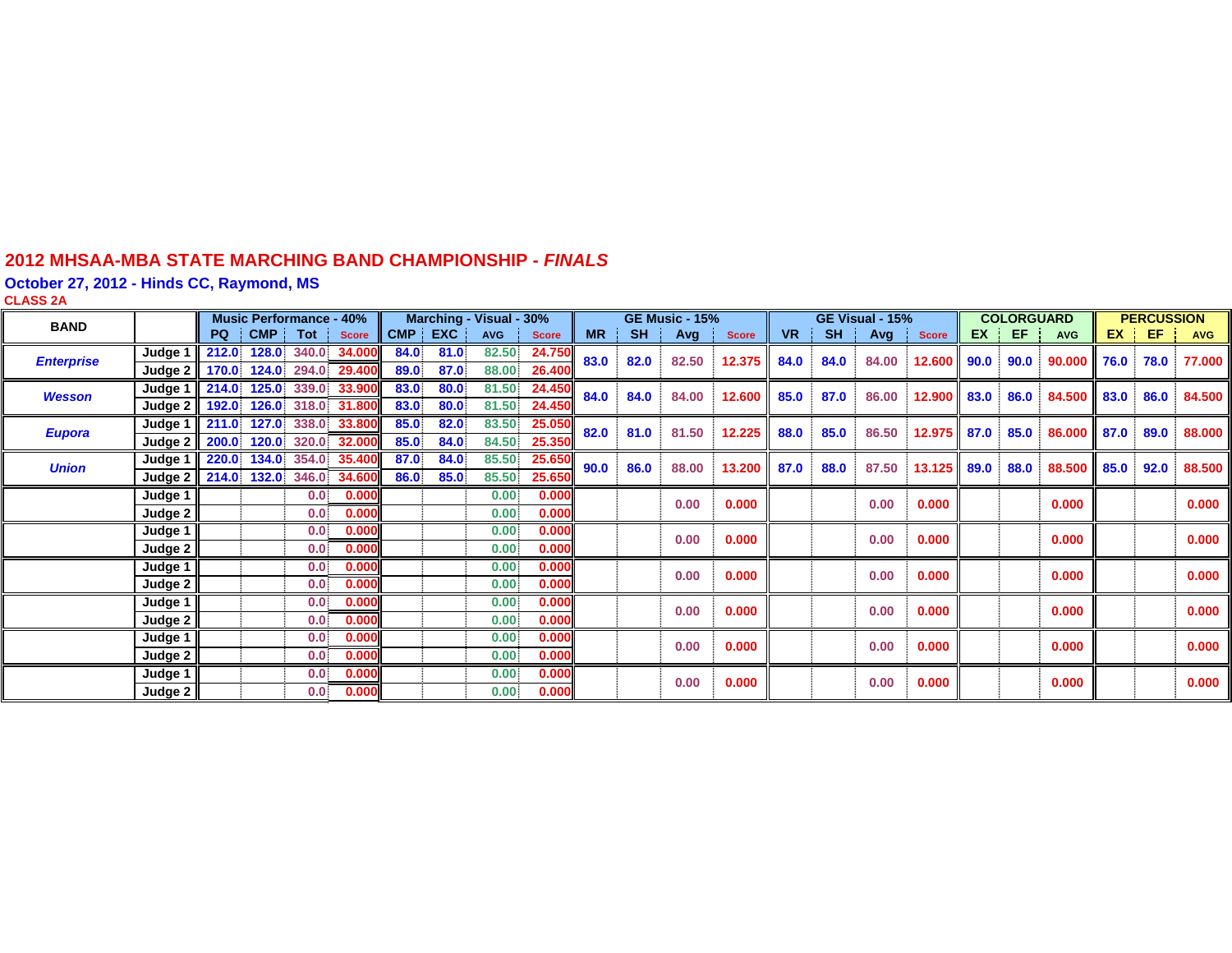## **2012 MHSAA-MBA STATE MARCHING BAND CHAMPIONSHIP - FINALS**

**October 27, 2012 - Hinds CC, Raymond, MS**

### **SCORING SUMMARY**

| <b>BAND</b>       | <b>MUSIC</b>   |                | <b>VISUAL</b>  |         | <b>GENERAL EFFECT</b> |               |  |  |
|-------------------|----------------|----------------|----------------|---------|-----------------------|---------------|--|--|
|                   | <b>JUDGE 1</b> | <b>JUDGE 2</b> | <b>JUDGE 1</b> | Judge 2 | <b>MUSIC</b>          | <b>VISUAL</b> |  |  |
| <b>Enterprise</b> | 34.000         | 29.400         | 24.750         | 26.400  | 12.375                | 12.600        |  |  |
| Wesson            | 33.900         | 31.800         | 24.450         | 24.450  | 12.600                | 12.900        |  |  |
| Eupora            | 33.800         | 32.000         | 25.050         | 25.350  | 12.225                | 12.975        |  |  |
| <b>Union</b>      | 35.400         | 34.600         | 25.650         | 25.650  | 13.200                | 13.125        |  |  |
|                   |                |                |                |         |                       |               |  |  |
|                   |                |                |                |         |                       |               |  |  |
|                   |                |                |                |         |                       |               |  |  |
|                   |                |                |                |         |                       |               |  |  |
|                   |                |                |                |         |                       |               |  |  |
|                   |                |                |                |         |                       |               |  |  |

| C<br>L<br>A<br>S<br>S |
|-----------------------|
|                       |
|                       |
| $\frac{2}{A}$         |
|                       |
|                       |

## **FINAL RESULTS**

| <b>BAND</b>  | <b>MUSIC</b>   |                | <b>VISUAL</b>  |           | <b>GEN EFFECT</b> |                | <b>OVERALL BAND</b> |                  |                    |                | <b>COLOR GUARD</b> |              | <b>PERCUSSION</b> |                |
|--------------|----------------|----------------|----------------|-----------|-------------------|----------------|---------------------|------------------|--------------------|----------------|--------------------|--------------|-------------------|----------------|
|              | <b>AVERAGE</b> | <b>RK</b>      | <b>AVERAGE</b> | <b>RK</b> | <b>TOTAL</b>      | <b>RK</b>      | <b>TOTAL</b>        | <b>PENALTIES</b> | <b>FINAL SCORE</b> | <b>RANK</b>    | <b>SCORE</b>       | <b>RANK</b>  | <b>SCORE</b>      | <b>RANK</b>    |
| Enterprise   | 31.700         | 4              | 25.575         |           | 24.975            | $\overline{4}$ | 82.250              |                  | 82.250             | 4              | 90.000             |              | 77.000            | 4              |
| Wesson       | 32.850         | 3 <sup>1</sup> | 24.450         |           | 25.500            | $\overline{2}$ | 82.800              |                  | 82.800             | 3              | 84.500             | 4            | 84.500            | 3              |
| Eupora       | 32.900         | 2 <sup>1</sup> | 25.200         | 3         | 25.200            | $\overline{3}$ | 83.300              |                  | 83.300             | $\overline{2}$ | 86.000             | 3            | 88.000            | $\overline{2}$ |
| <b>Union</b> | 35.000         |                | 25.650         |           | 26.325            |                | 86.975              |                  | 86.975             |                | 88.500             | $\mathbf{2}$ | 88.500            |                |
|              |                |                |                |           |                   |                |                     |                  |                    |                |                    |              |                   |                |
|              |                |                |                |           |                   |                |                     |                  |                    |                |                    |              |                   |                |
|              |                |                |                |           |                   |                |                     |                  |                    |                |                    |              |                   |                |
|              |                |                |                |           |                   |                |                     |                  |                    |                |                    |              |                   |                |
|              |                |                |                |           |                   |                |                     |                  |                    |                |                    |              |                   |                |
|              |                |                |                |           |                   |                |                     |                  |                    |                |                    |              |                   |                |